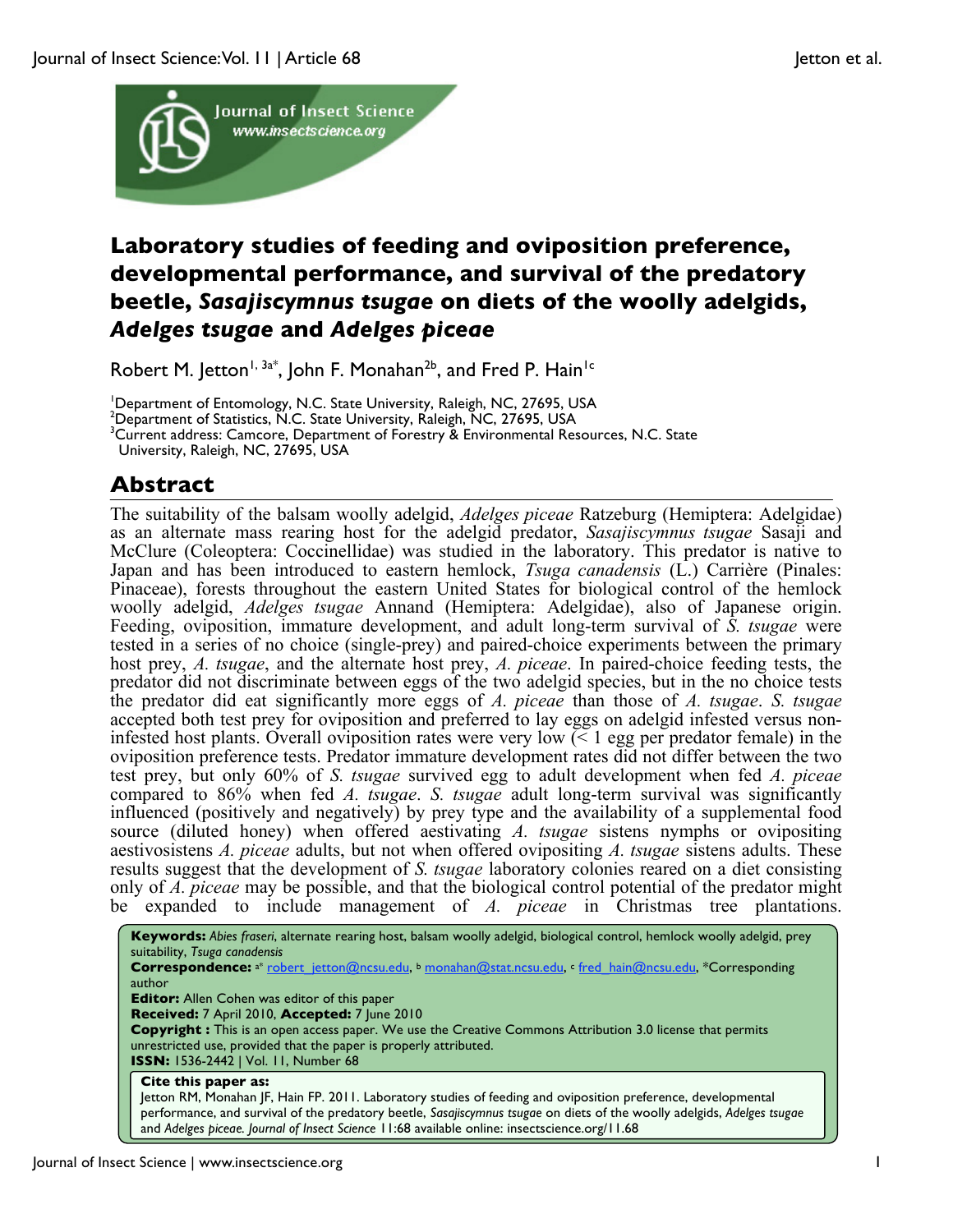### **Introduction**

The hemlock woolly adelgid, *Adelges tsugae* Annand (Hemiptera: Adelgidae), is an important forest pest in the eastern United States that has become a serious threat to eastern hemlock, *Tsuga candensis* (L.) Carrière, and Carolina hemlock, *T. caroliniana* Engelmann (Pinales: Pinaceae), ecosystems throughout Appalachian Mountain region. Since its introduction to Richmond, Virginia on imported hemlock nursery stock in 1951 (Stoetzel 2002), *A. tsugae* has spread to 18 eastern states from New England to Georgia, where it infests approximately 50% of hemlock ecosystems and can kill trees in as little as four years (McClure et al. 2003). The adelgid is thought to be of Japanese origin (Annand 1924; Havill et al. 2006) where it is relatively harmless to the native *Tsuga* spp. due to a combination of host resistance and natural enemies (McClure et al. 2003). On the hemlock hosts of eastern North America, *A. tsugae* has a complex polymorphic and parthenogenetic life cycle with two generations per year called the sistens (overwintering generation), present from July– March, and the progrediens (spring generation), present from March-June (McClure 1989). A third winged sexual generation called the sexuparae also occurs, but lacks a suitable host in North America (McClure 1987).

Logistic, economic, and ecological concerns over the use of insecticides in forest settings have focused *A. tsugae* management efforts on biological control. Due to a lack of effective native or naturalized adelgid predators in the eastern United States (Wallace and Hain 2000), emphasis has been placed on a classical biological control approach (Cheah et al. 2004). There are no known parasitoids of the Adelgidae, but a number of promising predators of *A. tsugae* have been identified and imported for quarantine evaluation (Cheah et al. 2004). Several of these have been approved for free release into eastern forests, but to date only one, *Sasajiscymnus* (formerly *Pseudoscymnus*) *tsugae* Sasaji and McClure (Coleoptera: Coccinellidae), has been successfully mass reared and widely distributed. As of 2007, approximately 3.5 million *S. tsugae* had been released in 16 states reporting hemlock infestations by *A. tsugae* (Salom et al. 2008). Laboratory and field studies revealed that the predator is well suited for biological control of *A. tsugae*; it feeds preferentially on, and has a life cycle well synchronized with, the adelgid and overwinters in the hemlock habitat (Cheah and McClure 1998, 2000). Under natural conditions, *S. tsugae* has two generations per year that overlap with those of *A. tsugae*, each developing through 4 larval instars, prepupal, and pupal stages before emerging as an adult (Cheah and McClure 2000).

*S. tsugae* produced in mass rearing facilities are reared on a diet of live *A. tsugae* collected from branches with naturally occurring infestations. Given the large number of beetles already released into hemlock stands it is clear that these mass rearing programs have been successful. However, in the field, the *A. tsugae* sistens generation enters an aestival diapause lasting from mid July through October (McClure 1987), placing an important constraint on predator production (Palmer and Sheppard 2002). The aestivating adelgid nymphs available for colony feeding during this period constitute a less nutritious food source for *S. tsugae* and negatively influence survival rates and female egg production (Palmer and Sheppard 2002). This results in a three to four month period during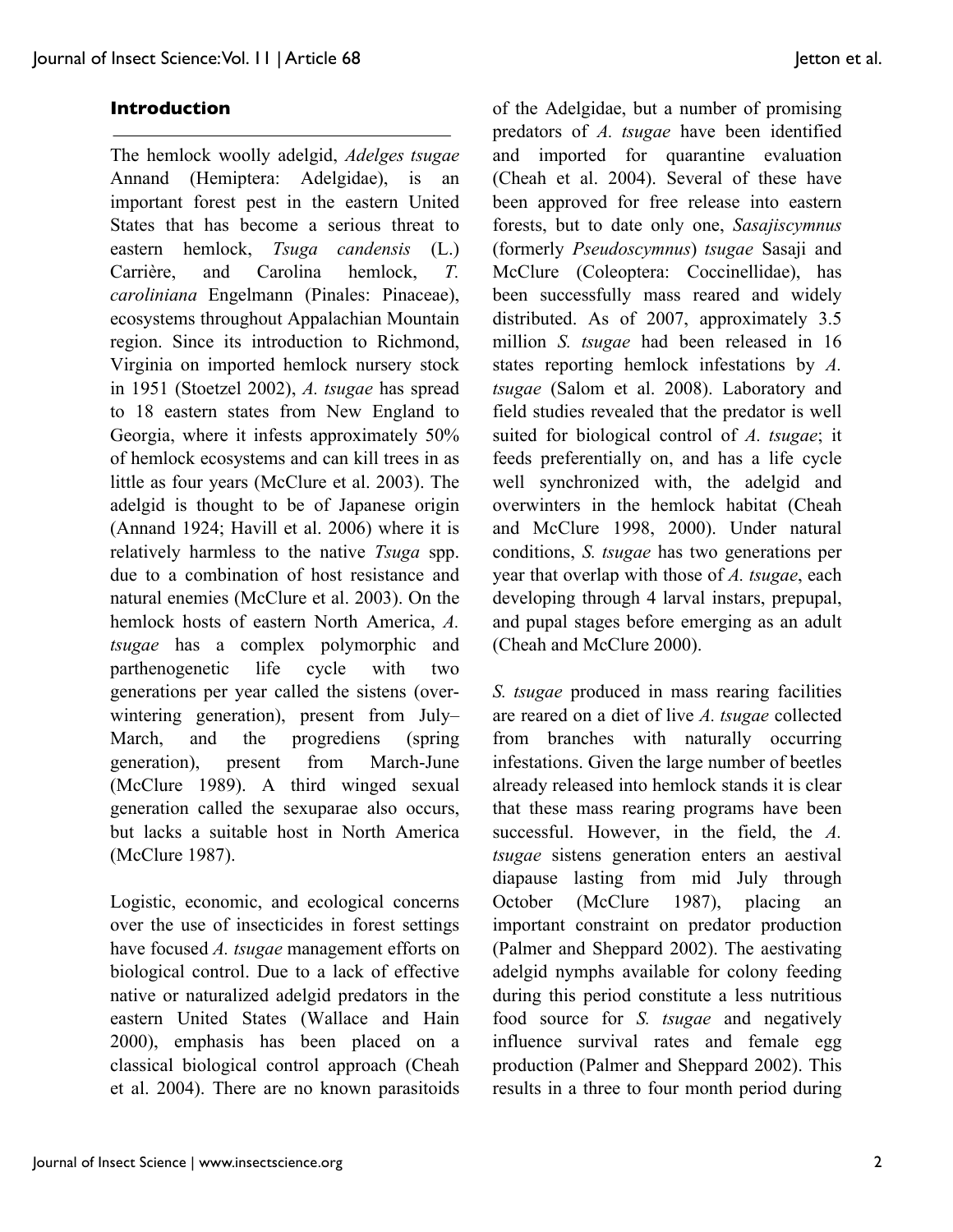which mass rearing stocks decline, with no new predators produced or released. *A. tsugae* aestival diapause is thought to be maternally regulated and temperature dependent (Salom et al. 2001), but it is not clear if these cues can be manipulated to prevent the induction of diapause and avoid the *S. tsugae* mass rearing delays associated with the discontinuous supply of suitable prey material.

The use of alternate rearing hosts that are active during *A. tsugae's* aestival diapause may provide a means to overcome this constraint on *S. tsugae* mass rearing programs. One candidate prey with potential is the balsam woolly adelgid, *Adelges piceae* Ratzeburg (Hemiptera: Adelgidae), another serious exotic forest pest in North America that attacks true firs (*Abies* spp.) and has eliminated approximately 95% of mature Fraser fir, *Abies fraseri* (Pursh) Poiret (Pinales: Pinaceae), from the high elevation spruce-fir forest type in the southern Appalachian Mountains (Dull et al. 1988; Mitchell and Buffam 2001; Jenkins 2003). Like *A. tsugae*, *A. piceae* has a complex polymorphic life cycle consisting of two to four generations per year (Balch 1952). The first is called the hiemosistens (over-wintering generation) and is present from September-June. Subsequent generations are called aestivosistens (spring and summer generations) and are present from June-September. The *A. piceae* aestivosistens generation is actively feeding, developing, and reproducing during the same period that the *A. tsugae* sistens generation is in diapause (Balch 1952; McClure 1989). Thus, it may be possible to augment or substitute *A. piceae* for *A. tsugae* as the main prey item in *S. tsugae* mass rearing facilities during the late summer months to maintain colony survival and beetle production, providing a year round supply of beetles for *A. tsugae* biological control.

The objective of this study was to determine through a series of laboratory evaluations if *A. piceae* might be suitable as an alternate rearing host for *S. tsugae* during the aestival diapause of *A. tsugae*. The predator's feeding and ovipositional preference, developmental performance, and adult survival on *A. piceae* versus *A. tsugae* were tested in a series of no choice (single prey) and paired- choice bioassays. The effect of a supplemental food source (diluted honey) alone and in combination with adelgid prey on *S. tsugae* survival was also evaluated.

## **Materials and Methods**

#### **Source of Predators and Test Prey**

*S. tsugae* eggs and adults were obtained from mass rearing colonies maintained at the N.C. State University (NCSU) Insectary reared under protocols developed at the New Jersey Department of Agriculture's Phillip Alampi Beneficial Insect Laboratory at Trenton, NJ (Palmer and Sheppard 2001). The NCSU colony was developed from small starter colonies of 100 beetles (50 $\textdegree$ :50 $\textdegree$ ) obtained from the Alampi Lab and the North Carolina Department of Agriculture Beneficial Insect Laboratory (Cary, NC). All eggs used were < 24 hours old and adults were > 1 month and < 6 months old and reared the same year as experimentation.

The test adelgid prey were obtained from naturally occurring populations in Ashe and Avery Counties of North Carolina. The primary host prey, *A. tsugae*, was collected by cutting adelgid infested eastern hemlock branches and placing them in buckets with water. Branches were collected in March for tests with ovipositing sistens adults, and in August for tests with aestivating sistens nymphs. The secondary host prey, *A. piceae*,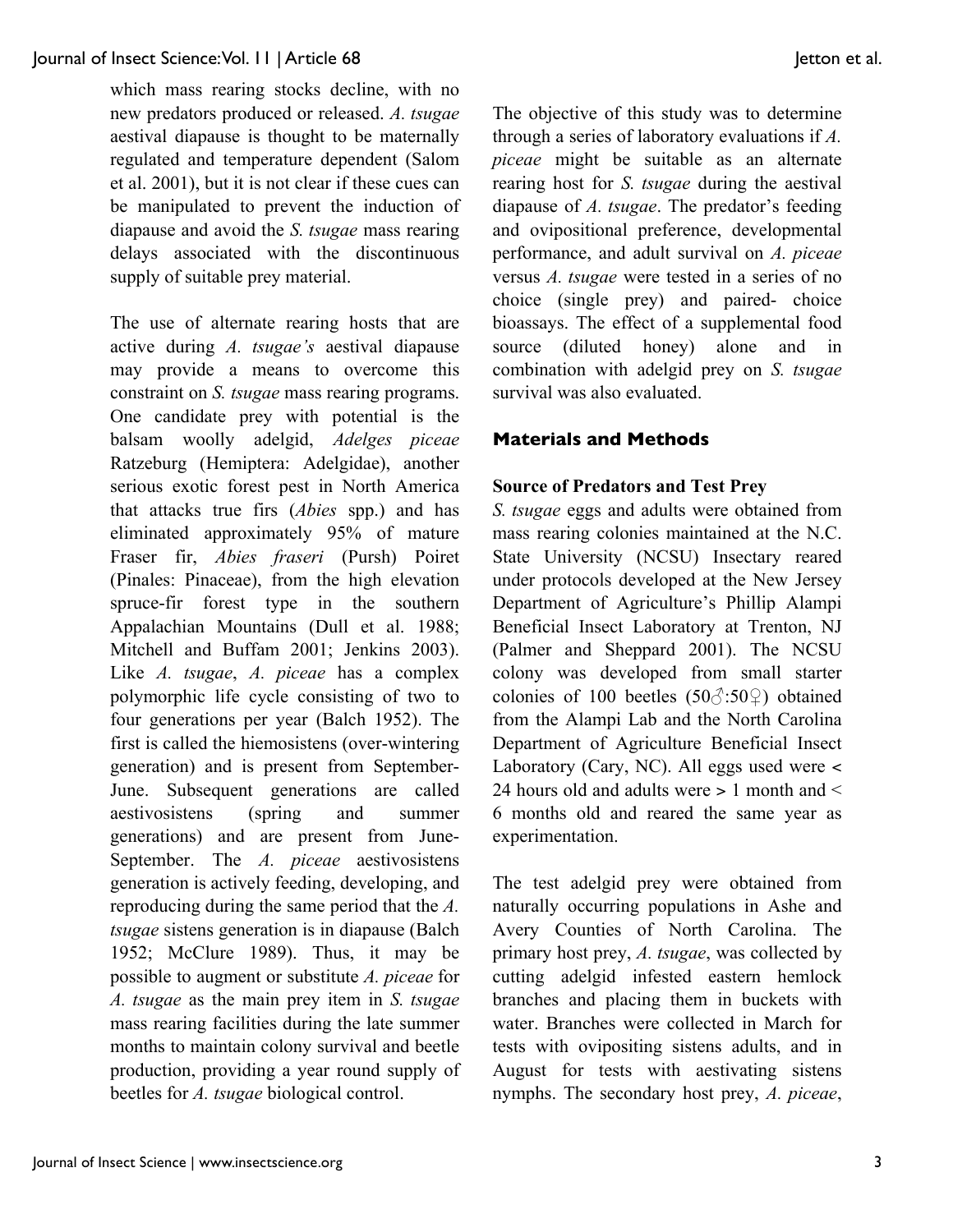was collected by felling infested Fraser fir trees in abandoned Christmas tree plantations. Felled trees were limbed, cut into 1 m bolts, and then each bolt was set upright in a bucket of moist sand and the top end was sealed with paraffin wax to maintain hydration. Bolts were collected in March for tests with ovipositing adults of the hiemosistens generation, and in August for tests with the aestivosistens generation. Both test prey were held in a rearing room at the NCSU Insectary at 16° C, 50% RH, and 12:12 L:D. The various life stages of predators and test prey used in each experiment are summarized in Table 1.

## **Test Arenas**

All tests of *S. tsugae* feeding and oviposition preference and developmental performance between *A. tsugae* and *A. piceae* were conducted using the same basic experimental design. Experimental units were 9 x 2 cm polystyrene Petri dishes with a 1.5 cm diameter ventilation hole covered with a 0.6 mm fabric mesh. Each dish was lined with a single layer of filter paper (Whatman No. 1) that was moistened with a methylparaben solution  $(0.50 \text{ g}/250 \text{ ml} \text{ distilled water})$  to inhibit fungal growth, and a 2 cm piece of dental cotton wick moistened with distilled water was provided as a water source for *S. tsugae*. Adelgid prey were presented intact on their host plant and consisted of 5 cm long *A. tsugae* infested eastern hemlock twigs and 2 cm diameter *A. piceae* infested bark rounds of Fraser fir. Bark rounds were extracted from fir bolts using a 2 cm diameter laboratory cork borer. All experiments were conducted in a 1700 Series Hotpack laboratory incubator (www.hotpack.com) at 26° C, 16:8 (L:D), and 70-80% RH, the same environmental conditions used for the mass rearing of *S. tsugae*.

All dishes were sealed with Parafilm during experimentation.

#### **Feeding Preference**

The feeding preference of *S. tsugae* between *A. tsugae* and *A. piceae* eggs was evaluated in no choice (single-prey) and paired-choice experiments. The no choice test consisted of 40 Petri dishes split among the two prey treatments (*n*=20 dishes/adelgid species), each containing 50 eggs intact within woolly masses of the assigned test prey. In the pairedchoice test, 50 eggs each of *A. tsugae* and *A. piceae* were placed together in petri dishes (n=20). Prior to each experiment all active, first instar adelgid crawlers were removed from host material and a single *S. tsugae* adult that had been starved for the preceding 12 hours was randomly assigned to each dish. Dishes were completely randomized in the incubator and predators were allowed to feed freely for 72 hours, after which the number of adelgid eggs consumed was recorded. This number was calculated via the following equation: eggs consumed =  $50 - (eggs)$ remaining + crawlers present). Because host material was cleared of all adelgid crawlers prior to these experiments, any crawlers present afterwards would have hatched from the 50 eggs placed in each dish and could not be considered consumed by *S. tsugae*. The volume of *A. tsugae* and *A. piceae* eggs was also estimated using an ocular micrometer fixed to the eyepiece of a stereoscope to measure the long and short axis of 100 eggs of each adelgid species. Egg volume in cubic micrometers was estimated based on the volume of a prolate spheroid via the following equation: adelgid egg volume =  $\frac{4}{3}$   $\pi ab^2$ , where a is the length of the long axis and b is the length of the short axis.

### **Oviposition Preference**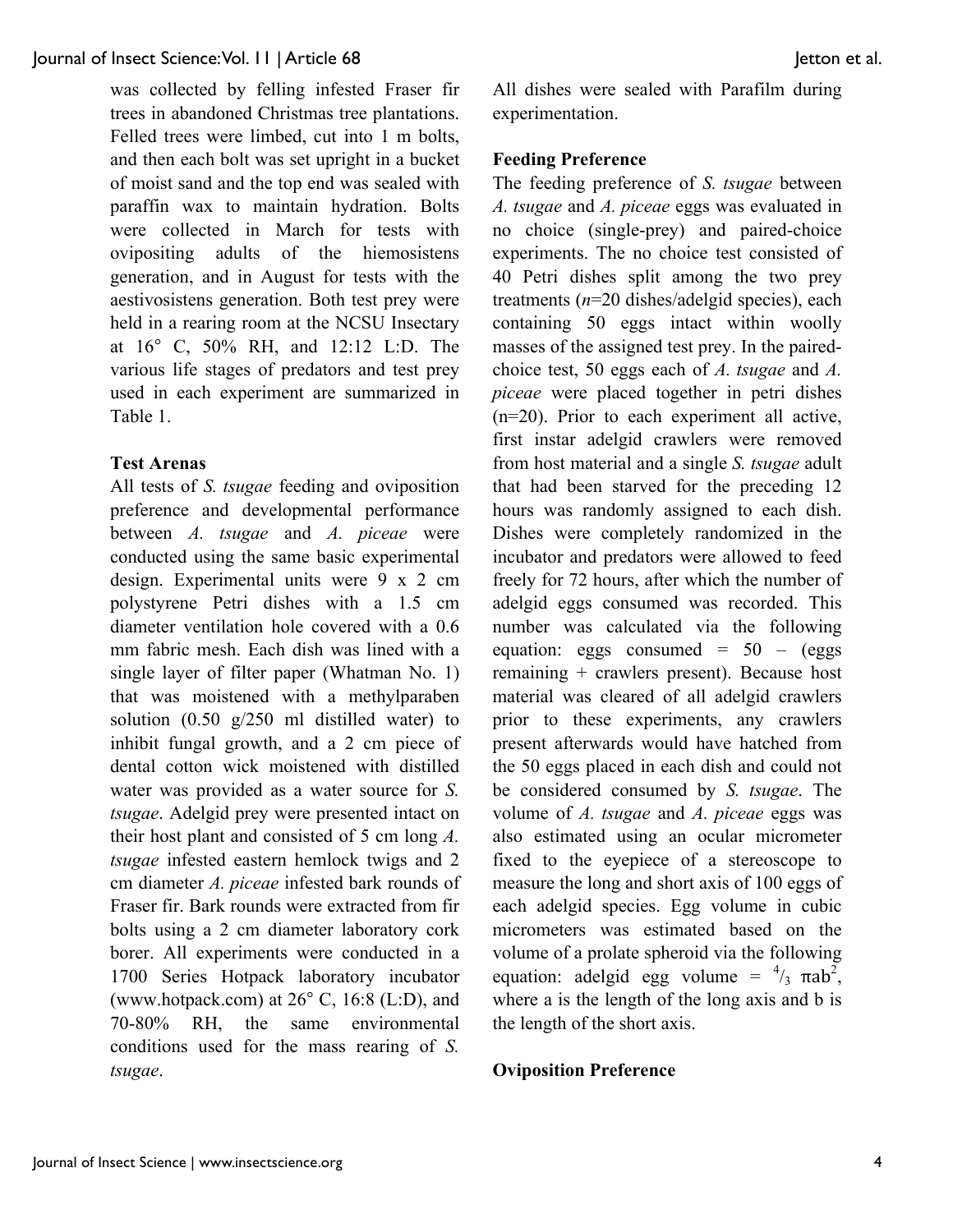The ovipositional preference of *S. tsugae* females for *A. tsugae* and *A. piceae* was evaluated in no choice (single-prey) and paired-choice experiments. The no choice test included 80 Petri dishes split among 4 treatments: *A. tsugae* infested eastern hemlock, *A. piceae* infested Fraser fir, noninfested eastern hemlock, and non-infested Fraser fir  $(n = 20 \text{ dishes/treatment})$ . Each dish contained a single section of adelgid infested host plant with 10  $(\pm 2)$  woolly egg masses or non-infested host plant. In the paired-choice test, 10 (±2) egg masses of *A. tsugae* and *A. piceae* were paired together in petri dishes (*n* = 20). For both experiments, dishes were completely

randomized in the incubator, and *S. tsugae* male-female pairs were randomly assigned to Petri dishes and allowed to feed, mate, and oviposit over a 72-hour period. After this time, the number of predator eggs laid was counted. Because *S. tsugae* eggs closely resemble the eggs of both adelgid prey species and females tend to lay eggs in concealed locations, all Petri dishes were held at experimental conditions for 10 days following completion of the test to rear out the predator larvae from eggs in order to verify egg counts. Both the number of *S. tsugae* eggs laid and larvae hatched were recorded.

## **Developmental Performance**

The suitability of *A. piceae* as a developmental host for *S. tsugae* from the egg to the adult stage was compared to that of *A. tsugae* in a no choice (single-prey) developmental performance test. The test included 30 Petri dishes split among the two prey treatments (*n* = 15 dishes/adelgid species). Using a fine brush, a single *S. tsugae* egg, < 24 hours old, was placed in each dish on the host plant section containing 10  $(\pm 2)$ woolly egg masses of the assigned test prey. Petri dishes were completely randomized in the incubator and examined daily for *S. tsugae* egg hatch, larval molt to the next life stage, and adult emergence. Fresh prey was added to dishes during each day's examination. Larval molt was signified by the presence of an exuvium, and the pre-pupal stage was determined to be when mature fourth instar larvae became sedentary and had a pronounced woolly covering. For each *S. tsugae* individual, the duration in days and survival to each life stage was recorded  $(1 =$ alive;  $0 =$  dead).

## **Adult Survival**

Two experiments were conducted to evaluate survival of *S. tsugae* adults over a 36 day period using test prey alone or in combination with a supplemental food source. In survival test 1, the diet treatment combinations were *A. tsugae* plus food supplement, *A. tsugae* alone, *A. piceae* plus food supplement, *A. piceae* alone, food supplement alone, and a control (no test prey or food supplement). In survival test 2 the treatments were *A. tsugae* plus food supplement, *A. tsugae* alone, food supplement alone, and a control. *Adelges tsugae* was presented on 10 cm infested eastern hemlock twigs and *A. piceae* on 10 x 3 cm sections of infested Fraser fir bark (see Table 1 for insect life stages used in these experiments). The supplemental food source consisted of diluted honey (50:50 honey: distilled water) presented on 5 x 3 cm pieces of sterilized filter paper. Experimental units were 20 x 6 x 6 cm polystyrene rearing cages (Consolidated Plastics Co., Inc., www.consolidatedplastics.com) with a 2 cm diameter ventilation hole covered with a 0.6 mm fabric mesh. Each cage was lined with a double layer of paper towel (Georgia Pacific, www.gp.com) moistened with a methylparaben solution (0.50 g/250 ml distilled water) to inhibit fungal growth, and a 5 cm piece of dental cotton wick moistened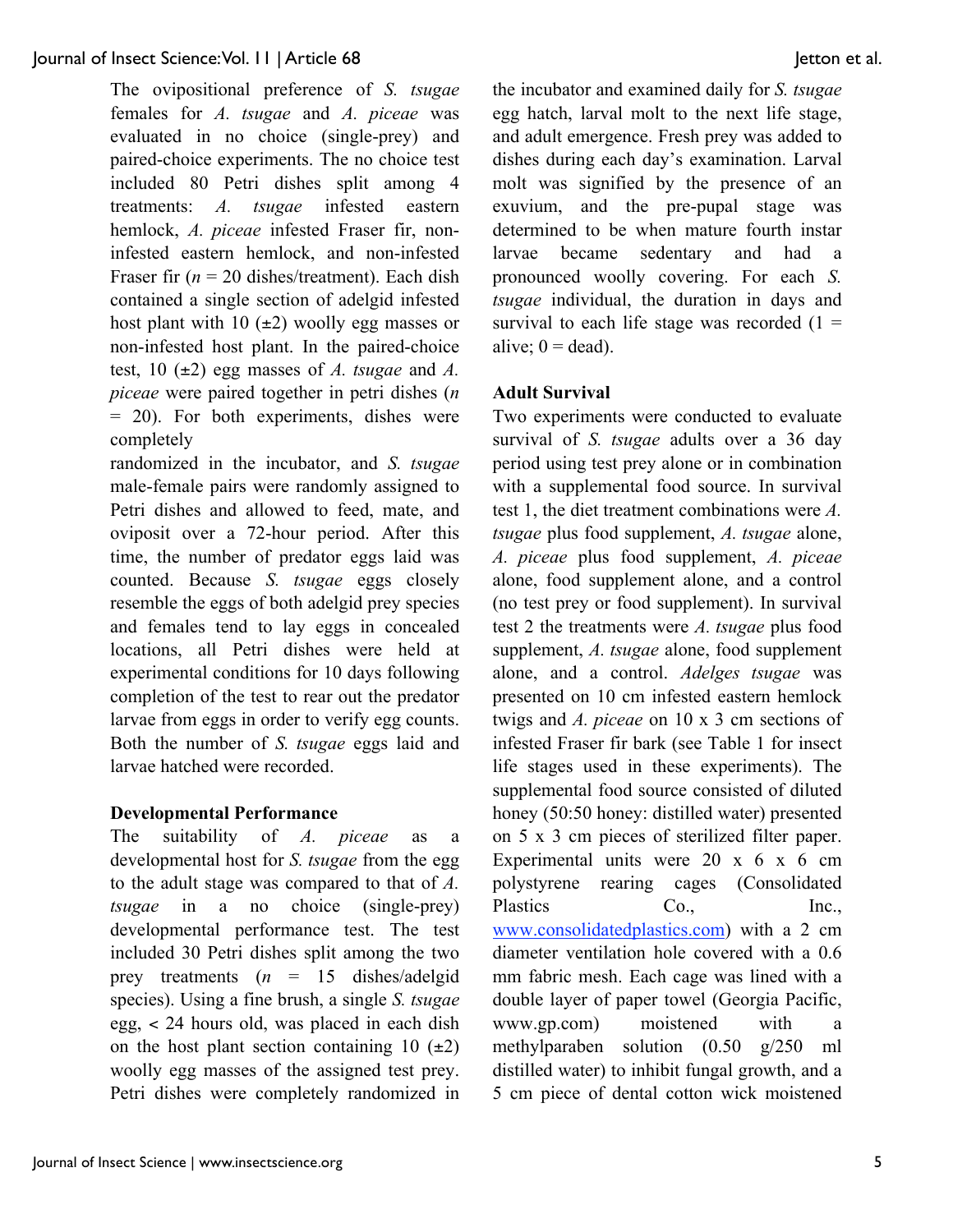with distilled water as a water source for *S. tsugae*. Plant sections with test prey were placed in the bottom of the cage and the filter paper with the honey supplement was attached to the sidewall. Each cage received five randomly assigned adult *S. tsugae* and were sealed with Parafilm (*n* = 5 boxes/diet treatment). The cages were examined once daily over the 36 day period of each test. During each day's observation the number of live adult beetles remaining in each cage was recorded as well as the location of each live beetle. Locations were recorded as on the host plant (hemlock twig or Fraser fir bark section), honey strip (feeding at the food supplement), water wick (drinking at the cotton water wick), or wandering about the test arena. Fresh test prey and food supplement was added every other day.

#### **Statistical Analysis**

The no choice (single-prey) tests for feeding preference and developmental performance and egg volume estimates were analyzed using two sample *t* tests to determine the effect of prey type on *S. tsugae* adult feeding rate and the developmental time for each predator life stage. A paired *t* test was performed to determine adult *S. tsugae* prey preference in the paired-choice test for feeding preference. All *t* tests were performed using the Analyst Application in SAS 9.1 (SAS Institute 2003). A Chi-Square test (PROC FREQ, SAS 9.1) was performed to determine if the frequency of *S. tsugae* survival in each life stage was significantly different between prey types in the developmental performance test. Due to the overall low egg laying rates the oviposition preference data were not subjected to statistical analysis.

Logistic regression analyses were performed using the General Model Procedure (PROC GENMOD, SAS 9.1) to determine the probability of *S. tsugae* adult survival on day 36 when fed different diet treatment combinations in the adult survival tests. For survival test 1, the main effect of test prey type (*A. tsugae*, *A. piceae*, or none) on survival was tested for diet treatments with (*A. tsugae* + supplement; *A. piceae* + supplement; Supplement alone) or without (*A. tsugae*; *A. piceae*; control) the food supplement, and the likelihood estimates for these probabilities were calculated via the following formulae:

$$
P = (e^{\alpha_0 + \alpha_1 X_1 + \alpha_2 X_2}) / (1 + e^{\alpha_0 + \alpha_1 X_1 + \alpha_2 X_2})
$$
 1

$$
P = (e^{\beta_0 + \beta_1 X_1 + \beta_2 X_2}) / (1 + e^{\beta_0 + \beta_1 X_1 + \beta_2 X_2})
$$
 2

where P is the probability of *S. tsugae* adult survival;  $\alpha_0$ ,  $\alpha_1$ , and  $\alpha_2$  are regression coefficients with the food supplement present;  $β<sub>0</sub>, β<sub>1</sub>, and β<sub>2</sub>$  are regression coefficients with the food supplement absent;  $X_1$  is an indicator variable denoting absence (0) or presence (1) of prey *A. tsugae*; and  $X_2$  is the indicator variable for prey *A. piceae*.

For survival test 2, the main effects of prey type (*A. tsugae* or none) and food supplement (present or absent) on *S. tsugae* adult survival were tested, and the likelihood estimates for this probability (P) was calculated via the following formula:

$$
P = (e^{y_0 + \gamma_1 x_1 + \gamma_2 x_2 + \gamma_3 x_3}) / (1 + e^{y_0 + \gamma_1 x_1 + \gamma_2 x_2 + \gamma_3 x_3})
$$
 3

where P is the probability of *S. tsugae* adult survival;  $\gamma_0$  is the regression coefficient when both the food supplement and *A. tsugae* are absent;  $\gamma_1, \gamma_2$  and  $\gamma_3$  are regression coefficients with the food supplement absent  $(y_1)$  or present ( $\gamma_2$  and  $\gamma_3$ ); and  $X_1$ ,  $X_2$ , and  $X_3$  are indicator variables denoting absence  $(X_2)$  or presence  $(X_1 \text{ and } X_3)$  of *A. tsugae.* 

### **Results**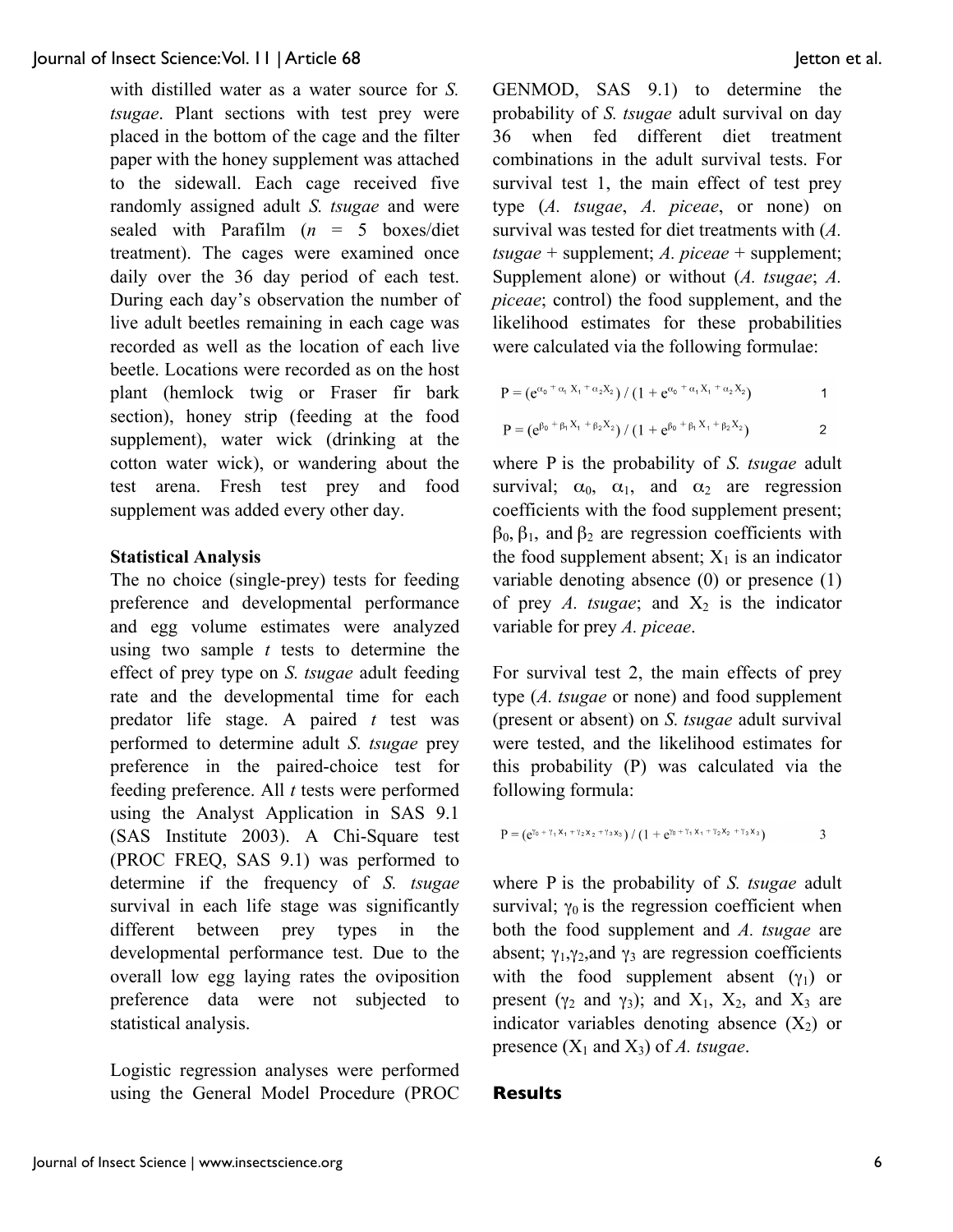## **Feeding Preference**

*Sasajiscymnus tsugae* adults consumed eggs of both test prey species. When given no choice (single-prey test), *S. tsugae* ate significantly more *A. piceae* than *A. tsugae* eggs (Table 2), indicating a preference for the former. However, in the paired-choice test, the predator demonstrated no feeding preference between *A. tsugae* eggs and those of *A. piceae*, consuming the same number of eggs of both prey (Table 3). Mean egg volume differed significantly between the test prey (*t*  $= 12.80, df = 198, p < 0.0001$ ) and was greater for *A. piceae* (5205.53  $\mu$ m<sup>3</sup>) compared to *A. tsugae* (3855.47 μm<sup>3</sup>).

### **Oviposition Preference**

*Sasajiscymnus tsugae* females found both test prey species to be acceptable for oviposition, but host plants alone were not suitable. In the no choice (single-prey) oviposition test, the predator demonstrated a clear preference for laying eggs on adelgid infested compared to non-infested host plant material (Table 4). Nor did *S. tsugae* females discriminate between *A. tsugae* infested hemlock or *A. piceae* infested Fraser fir as an oviposition substrate, laying similar numbers of eggs in close proximity to both test prey (Table 4). However, in the paired-choice experiment *S. tsugae* females appeared to prefer oviposition on *A. piceae* infested Fraser fir compared to *A. tsugae* infested hemlock (Table 5). In all test arenas, the number of larvae hatching several days after the completion of the oviposition trials exceeded the number of eggs counted.

## **Developmental Performance**

*Sasajiscymnus tsugae* was able to complete development to the adult stage on both test prey species (Table 6). The duration of the *S. tsugae* egg (*t* = 0.78, *df* = 28, *p* = 0.4380), instar 1 (*t* = 0.17, *df* = 28, *p* = 0.8597), instar 2

 $(t = 0.49, df = 23, p = 0.6252)$ , instar 3 (*t* = 1.51, *df* = 22, *p* = 0.1449), instar 4 (*t* = 0.94, *df*  $= 21, p = 0.3545$ , pre-pupal ( $t = 0.24, df = 21$ ,  $p = 0.8106$ , and pupal ( $t = 0.72$ ,  $df = 20$ ,  $p =$ 0.4773) life stages did not differ significantly between *A. tsugae* and *A. piceae*. The overall total developmental time to the adult stage for *S. tsugae* was slightly shorter on a diet of *A. piceae* compared with *A. tsugae*, but again, this difference was not significant  $(t = 0.51, df)$  $= 20$ ,  $p = 0.6173$ ). The percentage of *S. tsugae* individuals surviving to complete each life stage was lower for *A. piceae* compared to *A. tsugae* beginning with Instar 2, and was marginally significant at  $\alpha = 0.10$  for the pupal and adult stages ( $\chi^2$  = 2.72, *df* = 1, *p* = 0.09).

#### **Adult Survival**

Thirty-six day survival rates for *S. tsugae* adults were found to be influenced by both test prey species and the presence or absence of the supplemental food source. In survival test 1, the probability of *S. tsugae* adult survival on day 36 was significantly affected by the test prey (*A. tsugae*, *A. piceae*, or no prey) in diet treatment combinations that included the food supplement ( $\chi^2$  = 7.38, *df* = 2,  $p=0.0249$ ). When the food supplement was available, the presence of *A. piceae* significantly reduced predator survival ( $\chi^2$  = 7.51,  $df = 1$ ,  $p = 0.0061$ ) compared to the *A*. *tsugae* and supplement alone treatments (Figure 1). The probability of predator survival did not differ between *A. tsugae* + supplement and supplement alone ( $\chi^2 = 2.00$ , *df* = 1; *p* = 0.1573), although *S. tsugae* survival was slightly higher when both the prey (*A. tsugae*) and supplement were provided (Figure 1). Among treatments that did not include the food supplement (*A. tsugae*, *A. piceae*, or control), the probability of predator adult survival was not significantly affected by test prey type ( $\chi^2$  =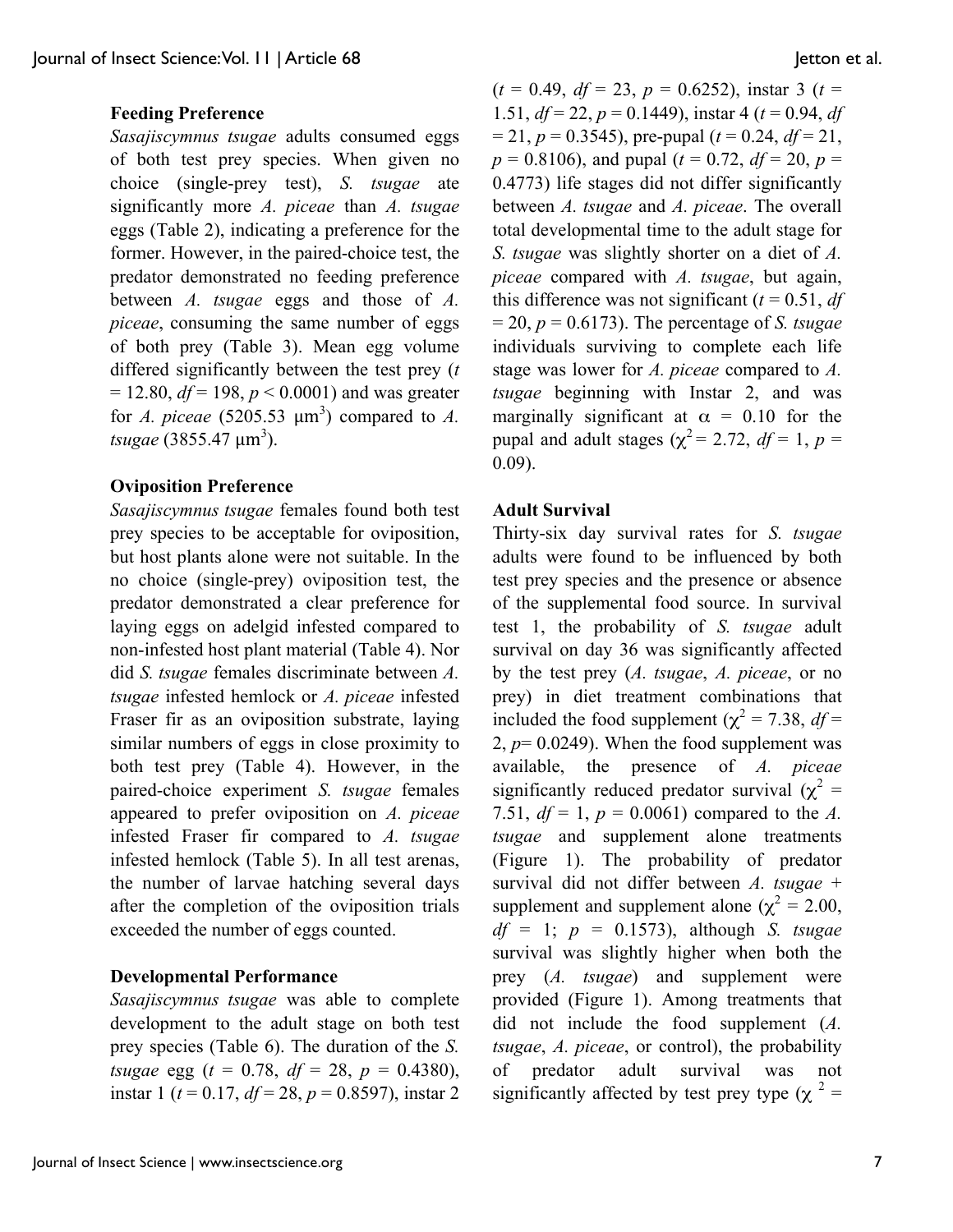

0.59, df = 2,  $p = 0.7452$ ) and survival in all three treatments was  $\leq 8\%$  (Figure 1).

In survival test 2, the importance of the supplemental food source for the survival of *S. tsugae* adults was much reduced when the predators were provided a diet consisting of actively developing and ovipositing *A. tsugae* sistens adults (Figure 2). *Sasajiscymnus tsugae* survival was best in the supplement alone and *A. tsugae* + supplement treatments and lowest when predators we offered only *A. tsugae*. However, these trends were not significant and neither the test prey ( $\chi$ <sup>2</sup> = 1.84, *df* = 1; *p* = 0.1753) nor the food supplement  $(\chi^2, df = 1; p = 0.4292)$  affected the probability of *S. tsugae* adult survival on day 36. No predators survived to day 36 in the control treatment (no test prey, no food supplement).

The behavioral response of *S. tsugae* location within test arenas during each day's observation was heavily influenced by the test prey offered (Tables 7 and 8). In both survival tests 1 and 2, averaged over the entire 36 day period, 61-80% of adult beetles were found on the host plant in treatments with *A. tsugae* infested eastern hemlock twigs compared to 16-38% of beetles wandering about the test arenas. This trend was reversed for treatments



with *A. piceae* infested Fraser fir bark in survival test 1 where *S. tsugae* appeared to prefer wandering about the test arena to being on the host plant. In all treatments that included the food supplement at least a few beetles were found feeding at the honey strip. As expected, in the supplement alone and control treatments the vast majority (93-99%) of *S. tsugae* were found wandering about the test arenas.

### **Discussion**

Prior to its widespread release in the eastern United States for biological control of *A. tsugae*, *S. tsugae* had been anecdotally reported to feed on other adelgid species (Cheah and McClure 1996), but its potential host range remained poorly defined. Laboratory studies conducted subsequent to widespread release demonstrated that while the predator has strong feeding preferences for most *A. tsugae* life stages, it will feed on the eggs, nymphs, and adults of adelgids in the *Adelges* and *Pineus* genera (Butin et al. 2004). In the laboratory preference and performance studies reported in the current study, *S. tsugae* accepted *A. piceae* for egg feeding, oviposition, and immature development and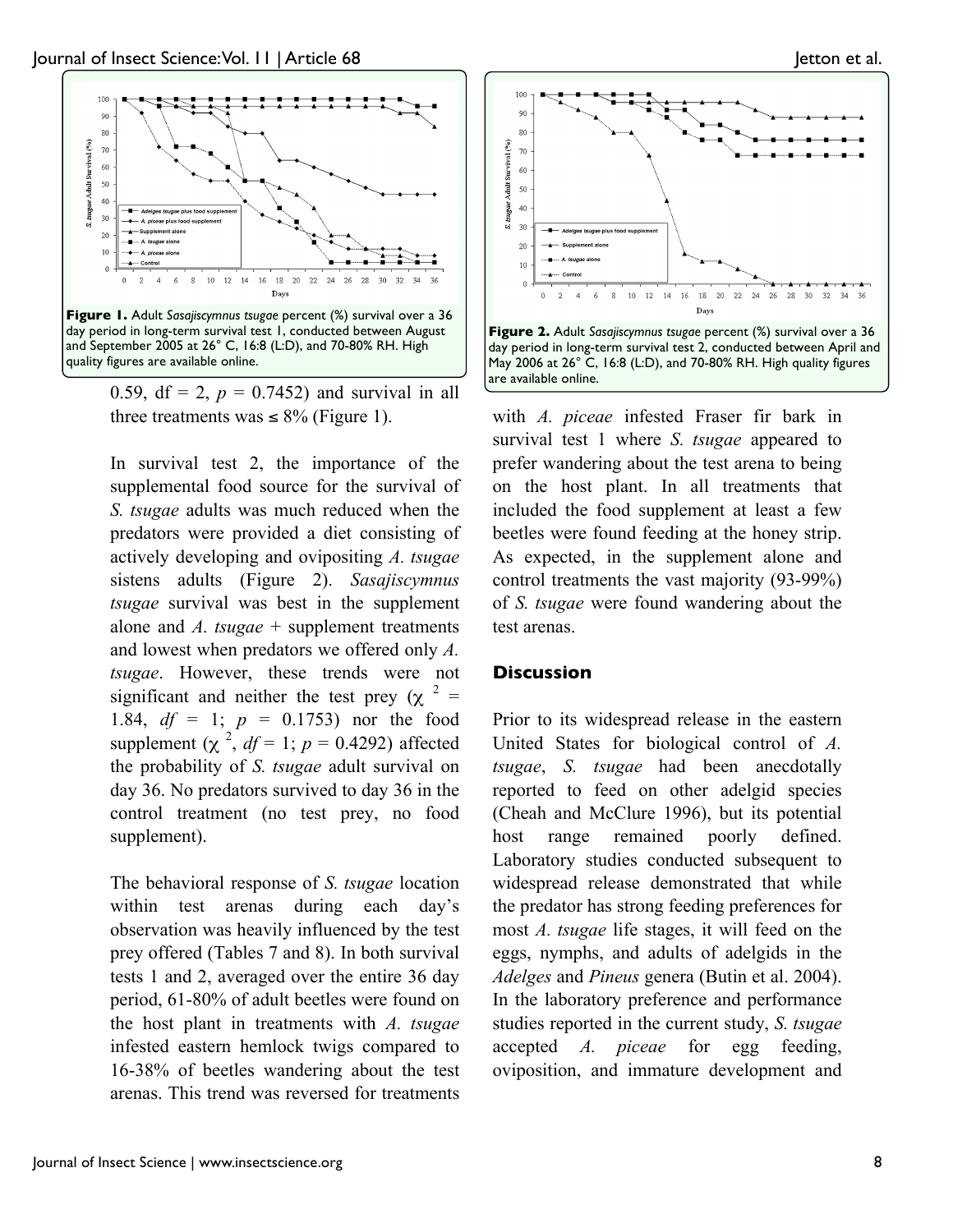demonstrated little preference between *A. tsugae* and *A. piceae*.

In the feeding preference tests, *S. tsugae* did not discriminate between *A. tsugae* or *A. piceae* in paired-choice experiments, and consumed equal numbers of eggs of both adeglids. Similarly, Butin et al. 2004 found that the predator readily fed on the eggs of *A. laricis, A. cooleyi,* and *P. strobi*, preferring the eggs of *A. tsugae* only to those of *A. laricis*. Interestingly, however, in the current study *S. tsugae* did demonstrate a preference for the eggs of *A. piceae* over *A. tsugae* in the no choice (single-prey) test. Whether or not this result indicates a true feeding preference for *A. piceae* over *A. tsugae* by the predator remains unclear. The two adelgids feed on different parts of their respective host plants. *Adelges tsugae* is a xylem feeder on eastern hemlock (Young et al. 1995) while *A. piceae* feeds in the cortical parenchyma of Fraser fir outer bark (Balch 1952). This difference might influence the relative nutritional value of adelgid eggs, requiring *S. tsugae* to consume different numbers of eggs of each species to meet its energy requirements.

In the oviposition preference tests, *S. tsugae* females laid eggs on both *A. tsugae* infested hemlock twigs and *A. piceae* infested Fraser fir bark. The predator also demonstrated a preference for ovipositing on prey-infested versus uninfested host plants. These experiments indicate only host acceptance and not that either prey is suitable to stimulate oogenesis in predator females. However, given the very low oviposition rate of *S. tsugae* in these experiments (< 1 egg per female), drawing meaningful conclusions from the data is tenuous.

In both oviposition tests, obtaining accurate predator egg counts proved difficult as the number of newly hatched *S. tsugae* larvae counted in test arenas several days after the trials ended was greater than the number of predator eggs counted. This result is likely due to the fact that *S. tsugae* eggs resemble those of adelgids, and that predator females prefer to oviposit singly in concealed locations under bud scales, in empty seed cones, or within adelgid egg masses (Cheah and McClure 1998). This behavior may partly explain why *S. tsugae* females found *A. piceae* infested Fraser fir suitable for oviposition given the large number of cracks, crevices, lenticels, and lichens typically found on the bark of this tree (Krüssman 1985).

The developmental performance of two *A. tsugae* predators with biological control potential, *Laricobius nigrinus* Fender and *Laricobius* sp. n. (Coleroptera: Derodontidae), has been evaluated on *A. piceae*. Neither species completed egg to adult development, only reaching the fourth larval instar and prepupae stages, respectively, before all individuals died (Zilahi-Balogh et al. 2002; Lamb et al. 2008). In the current study, *S. tsugae* successfully completed development on *A. piceae*, doing so at a similar rate as when fed *A. tsugae*. These egg to adult developmental rates, 19.1 (± 0.6) for *A. tsugae* and 18.4 ( $\pm$  1.2) days for *A. piceae* at 26 $\degree$  C, 16:8 (L:D), and 70-80% RH compare favorably with the previously published *S. tsugae* developmental rate of  $17.9 \ (\pm 01.0)$ days at 25° C and 16:8 (L:D) when fed *A. tsugae* in the laboratory (Cheah and McClure 1998).

Although *S. tsugae* successfully completed egg to adult development, the number of individuals surviving each life stage was lower for *A. piceae* versus *A. tsugae* in all stages, except the egg and first larval instar. Lower survival may be the result of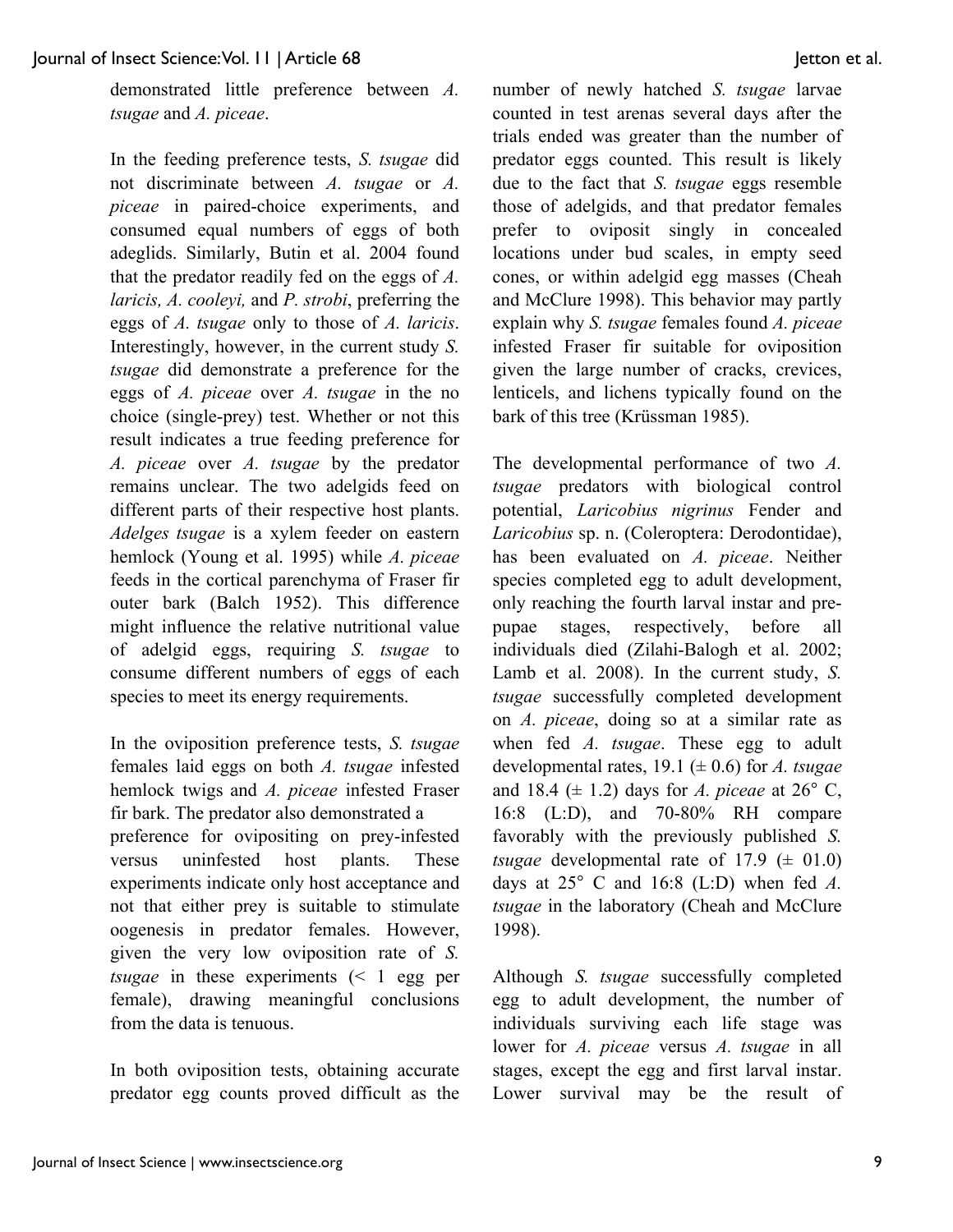differential nutritional quality of each adelgid species for *S. tsugae*, or a lack of prey conditioning as the predators eggs used in this experiment were from *S. tsugae* colonies reared exclusively on a diet of *A. tsugae*. Overall, 60% of beetles survived to the adult stage when fed *A. piceae* compared to 86% when fed *A. tsugae*. By comparison, 17.4% of *L. nigrinus* and 0% of *Laricobius* sp. n. completed egg to adult development when fed *A. tsugae* (Zilahi-Balogh et al. 2002; Lamb et al. 2008).

The importance of supplemental food sources to the survival of adult *S. tsugae* has long been assumed, although its importance has not been well quantified. Mass rearing protocols for the predator call for the regular usage of diluted honey, similar to its use in the experiments reported here, to improve survival of beetles being stored in mass rearing facilities during *A. tsugae's* aestival diapause or when shipped for release (Palmer and Sheppard 2001; Conway et al. 2005). Furthermore, recent research on improved dietary supplements for insectaries and the development of artificial diets for *S. tsugae* has shown that a formulation of egg diet and honey preferentially attracted prolonged adult feeding and supported a mean adult survival rate of 85.1% over a 90 day period (Cohen et al. 2008).

Adult survival results from these experiments indicate that *S. tsugae* longevity over a 36 day period was heavily influenced by the presence or absence of a supplemental food resource, in this case diluted honey. In survival test 1, 84% of predators survived till day 36 when offered diluted honey as the only food resource (food supplement alone treatment). When paired with a prey resource (*A. tsugae* and *A. piceae* plus food supplement treatments), the presence of the supplement increased *S.*  *tsugae* survival from 4 to 96% and 8 to 44% over treatments where the predator was offered either aestivating *A. tsugae* nymphs alone or actively ovipositing *A. piceae* adults alone. Although the presence of diluted honey was less critical in survival test 2 that included actively ovipositing *A. tsugae* adults, *S. tsugae* survival was highest when predators were offered the food supplement alone (88%) and increased from 68 to 76% between the *A. tsugae* alone and *A. tsugae* plus food supplement treatments. The behavioral observations showed that the predator used the food supplement as beetles were found feeding at the diluted honey strip in all treatments where it was included. However, predator behavior was most influenced by the presence or absence of *A. tsugae* infested eastern hemlock twigs where 61.4 to 80.4% of beetles were found when hemlock was present compared to 26.2 and 28.3% of beetles found resting on Fraser fir bark sections.

In the preference and performance tests reported here, *S. tsugae* accepted both *A. tsugae* and *A. piceae* equally for feeding and development suggesting that *A. piceae* might be suitable as an alternate rearing host for the predator. The importance of a supplemental food resource for *S. tsugae* survival during times when prey is scarce or of lower quality was also demonstrated. Additional research is needed to clearly determine if *S. tsugae* females will accept *A. piceae* for oviposition. In the absence of an effective artificial diet, current mass rearing protocols may have to be adjusted to make use of the alternate prey during the aestival diapauses of *A. tsugae*. If *S. tsugae* can be successfully mass reared on *A. piceae* then it might also be possible to expand the biological control potential of the predator to Fraser fir Christmas tree plantations where *A. piceae* is a serious pest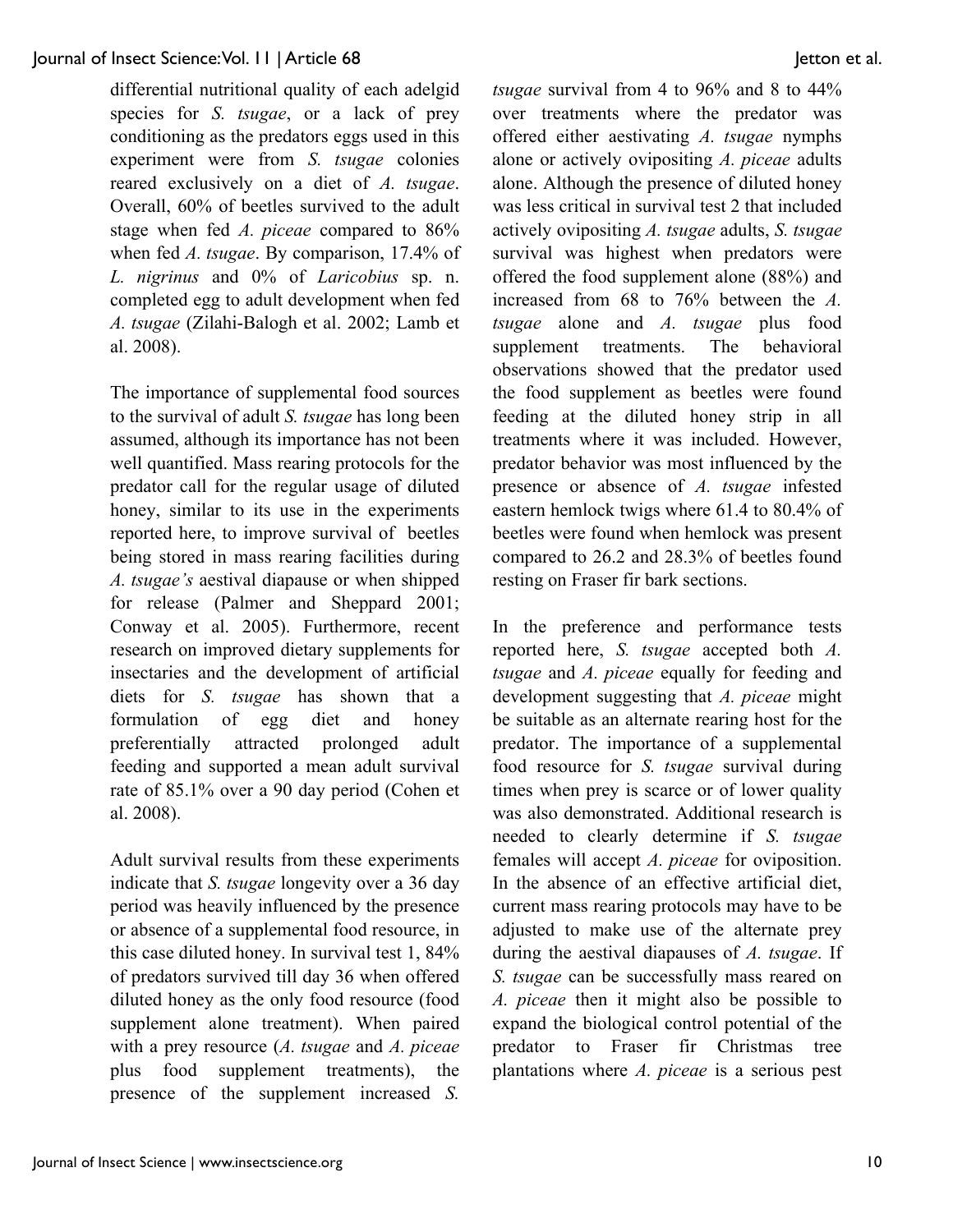issue and its management is currently heavily dependent on insecticides (Potter et al. 2005).

## **Acknowledgements**

The authors would like to thank the New Jersey Department of Agriculture Phillip Alampi Beneficial Insect Laboratory (Trenton, NJ) and the North Carolina Department of Agriculture Beneficial Insects Laboratory (Cary, NC) for supplying *S. tsugae* starter colonies, and Kenneth Dobyns, Jennifer Emerson, Janet Griffiths, Leslie Newton, and John Strider for technical support. Comments from John Frampton, David Orr, Dan Robison, and three anonymous reviewers helped improve this manuscript. This research was supported by USDA Forest Service – Forest Health Protection Cooperative Agreement R8-2001-03 and the NC State University Department of Entomology.

## **References**

Annand PN. 1924. A new species of *Adelges* (Hemiptera, Phyloxeridae). *The Pan-Pacific Entomologist* 1: 79-82.

Balch RE. 1952. Studies of the balsam woolly aphid, *Adelges piceae* (Ratz.) and its effect on balsam fir, *Abies balsamea* (L.) Mill. Canadian Department of Agriculture Publication 867.

Butin EE, Havill NP, Elkinton JS, Montgomery ME. 2004. Feeding preference of three lady beetle predators of the hemlock woolly adelgid (Homoptera: Adelgidae). *Journal of Economic Entomology* 97: 1635- 1641.

Cheah CAS-J, McClure MS. 1996. Exotic natural enemies of *Adelges tsugae* and their prospect of biological control. In: Salom SM, Tigner TC, Reardon RC, Editors. *Proceedings of The First Hemlock Woolly Adelgid Review,* pp. 103-112. USDA Forest Service, Forest Health Technology Enterprise Team.

Cheah CAS-J, McClure MS. 1998. Life history and development of *Pseudoscymnus tsugae* (Coleoptera: Coccinellidae), a new predator of the hemlock woolly adelgid (Homoptera: Adelgidae). *Environmental Entomology* 27: 1531-1536.

Cheah CAS-J, McClure MS. 2000. Seasonal synchrony of life cycles between the exotic predator, *Pseudoscymnus tsugae* (Coleoptera: Coccinellidae) and its prey, the hemlock woolly adelgid *Adelges tsugae* (Homoptera: Adelgidae). *Agricultural and Forest Entomology* 2: 241-251.

Cheah C, Montgomery ME, Salom S, Parker BL, Costa S, Skinner M. 2004. *Biological control of hemlock woolly adelgid*. USDA Forest Service. FHTET-2004-04.

Cohen AC, Cheah CAS-J, Strider J, Hain F. 2008. Diet development for hemlock woolly adelgids and their predators. In: Onken B, Reardon R, Editors. *Fourth Symposium on Hemlock Woolly Adelgid in the Eastern United States*, pp. 150-156. USDA Forest Service. FHTET-2008-01.

Conway HE, Burton KB, Hendrix CA, Burgess LW, Cullin JD. 2005. Comparison of two different box styles for mass rearing of *Sasajiscymnus tsugae* (Coleoptera: Coccinellidae), a biological control agent of hemlock woolly adelgid (Hemiptera: Adelgidae). *Canadian Entomologist* 137: 622- 629.

Dull CW, Ward JD, Brown HD, Bryan GW, Clerke WH, Uhler RJ. 1988. *Evaluation of*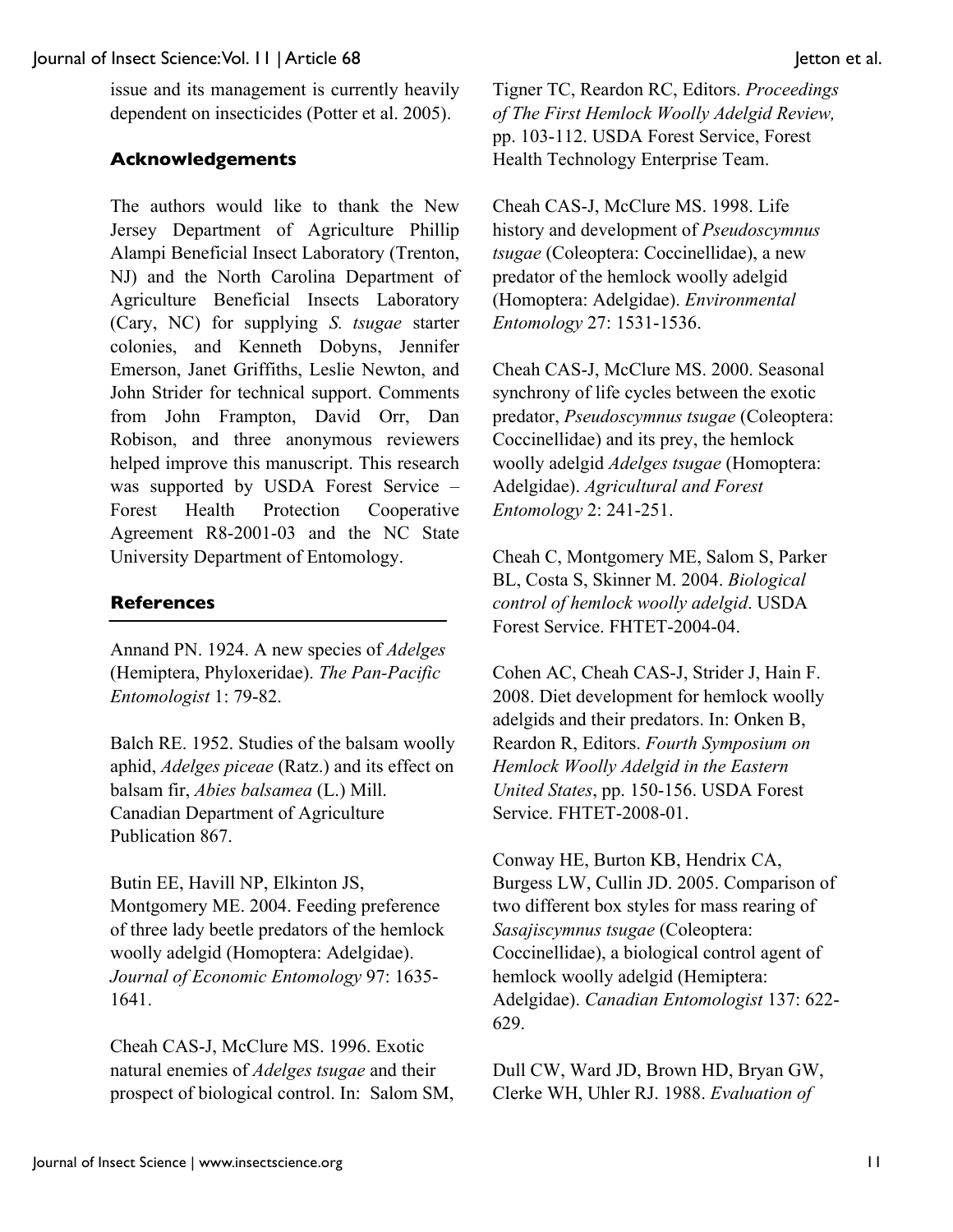*spruce and fir mortality in the Southern Appalachian mountains*. USDA Forest Service Southern Region Protection Report R8-PR 13.

Havill NP, Montgomery ME, Yu G, Shiyake S, Caccone A. 2006. Mitochondrial DNA from hemlock woolly adelgid (Hemiptera: Adelgidae) suggests cryptic speciation and pinpoints the source of the introduction to eastern North America. *Annals of the Entomological Society of America* 99: 195- 203.

Jenkins MA. 2003. Impact of balsam woolly adelgid (*Adelges piceae* Ratz.) on an *Abies fraseri* (Pursh) Poir. dominated stand near the summit of Mount LeConte, Tennessee. *Castanea* 68: 109-118.

Krussman G. 1985. *Manual of Cultivated Conifers*, Timber Press.

Lamb A, Shiyake S, Salom S, Montgomery M, Kok L. 2008. Evaluation of the Japanese *Laricobius* sp. n. and other natural enemies of hemlock woolly adelgid in Japan. In: Onken B, Reardon R, Editors. *Fourth Symposium on Hemlock Woolly Adelgid in the Eastern United States*, pp. 29-36. USDA Forest Service. FHTET-2008-01.

McClure MS. 1987. Biology and control of hemlock woolly adelgid. *Bulletin of the Connecticut Agricultural Experiment Station*. 851.

McClure MS. 1989. Evidence of a polymorphic life cycle in the hemlock woolly adelgid, *Adelges tsugae* (Homoptera: Adelgidae). *Annals of the Entomological Society of America* 82: 50-54.

McClure MS, Salom SM, Shields KS. 2003. *Hemlock Woolly Adelgid*. USDA Forest Service. FHTET-2001-03.

Mitchell RG, Buffam PE. 2001. Patterns of long-term balsam woolly adelgid infestations and effects in Oregon and Washington. *Western Journal of Applied Forestry* 16: 121- 126.

Palmer D, Sheppard J. 2001. *Notes on rearing Pseudoscymnus tsugae*. Alampi Beneficial Insect Laboratory. New Jersey Department of Agriculture.

Palmer DJ, Sheppard JL. 2002. Mass rearing *Pseudoscymnus tsugae* at the New Jersey Department of Agriculture: Challenges and lessons. In: Onken B, Reardon R, Lashomb J, editors. *Symposium on Hemlock Woolly Adelgid in the Eastern United States*, pp. 214- 220. USDA Forest Service, Forest Health Technology Enterprise Team.

Potter KM, Frampton J, Sidebottom J. 2005. Impacts of balsam woolly adelgid on the southern Appalachian spruce-fir ecosystem and the North Carolina Christmas tree industry. In: Onken B, Reardon R, Editors. *Third Symposium on Hemlock Woolly Adelgid in the Eastern United States*, pp. 25-41. USDA Forest Service. FHTET-2005-01.

Salom SM, Sharov AA, Mays WT, Neal JW. 2001. Evaluation of aestival diapause in hemlock woolly adelgid (Homoptera: Adelgidae). *Environmental Entomology* 30: 877-882.

Salom SM, Kok LT, Lamb A, Jubb C, Onken B. 2008. Biological control of hemlock woolly adelgid: what is it going to take to make it work. In: Onken B, Reardon R, Editors. *Fourth Symposium on Hemlock*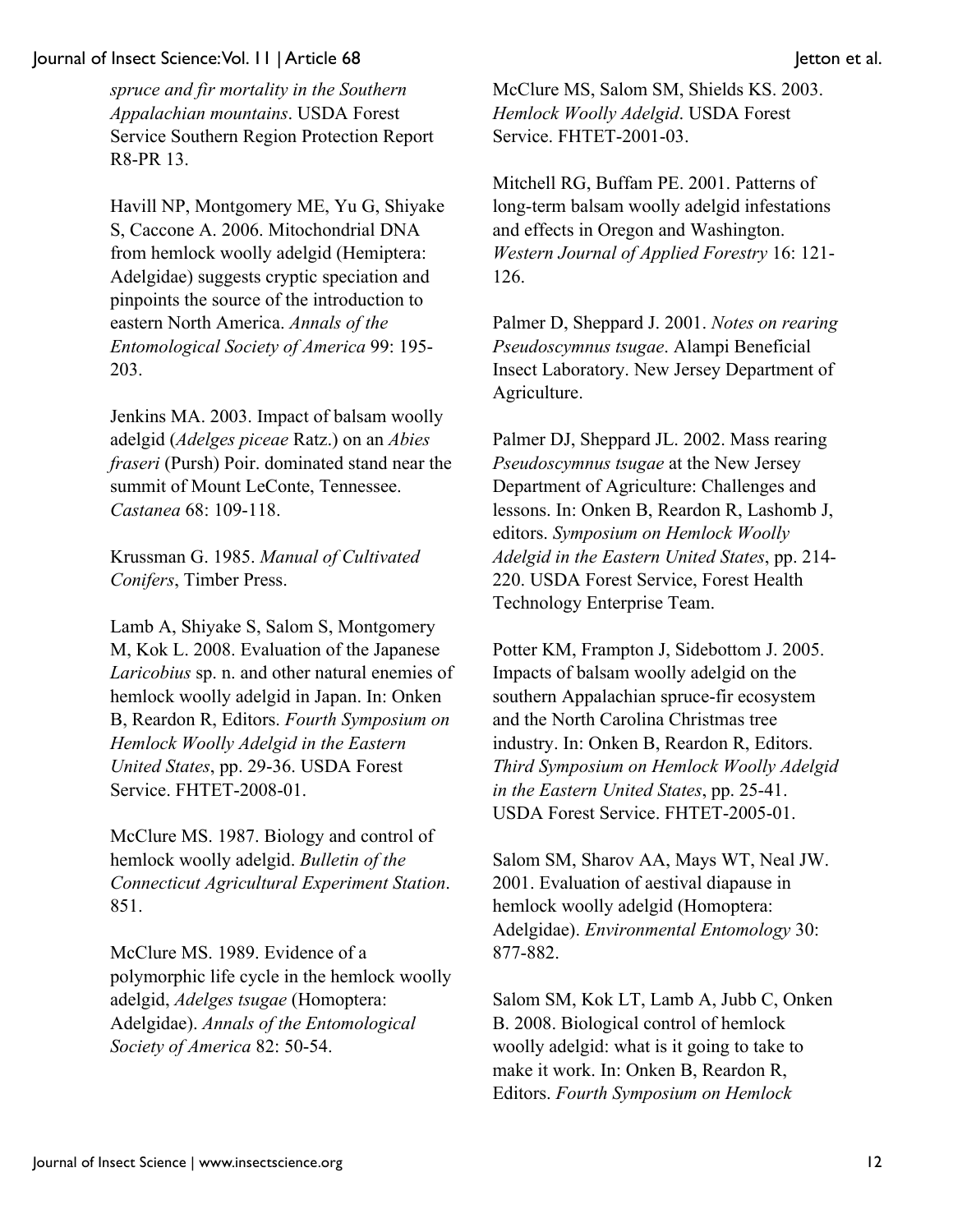*Woolly Adelgid in the Eastern United States*, pp. 11-17. USDA Forest Service. FHTET-2008-01.

SAS 9.1. 2003. SAS Version 9.1, SAS Institute.

Stoetzel MB. 2002. History of the introduction of *Adelges tsugae* based on voucher specimens in the Smithsonian Institute National Collect of Insects.In: Onken B, Reardon R, Lashomb J, Editors. *Symposium on Hemlock Woolly Adelgid in the Eastern United States*, pp. 12-13. USDA Forest Service, Forest Health Technology Enterprise Team.

Wallace MS, Hain FP. 2000. Field surveys and evaluation of native and established predators of the hemlock woolly adelgid (Homoptera: Adelgidae) in the southeastern United States. *Environmental Entomology* 29: 638-644.

Young RF, Shields KS, Berlyn GP. 1995. Hemlock woolly adelgid (Homoptera: Adelgidae): stylet bundle insertion and feeding sites. *Annals of the Entomological Society of America* 88: 827-835.

Zilahi-Balogh GMG, Kok LT, Salom SM. 2002. Host specificity of *Laricobius nigrinus* Fender (Coleoptera: Derodontidae), a potential biological control agent of the hemlock woolly adelgid, *Adelges tsugae* Annand (Homoptera: Adelgidae). *Biological Control* 24: 192-198.